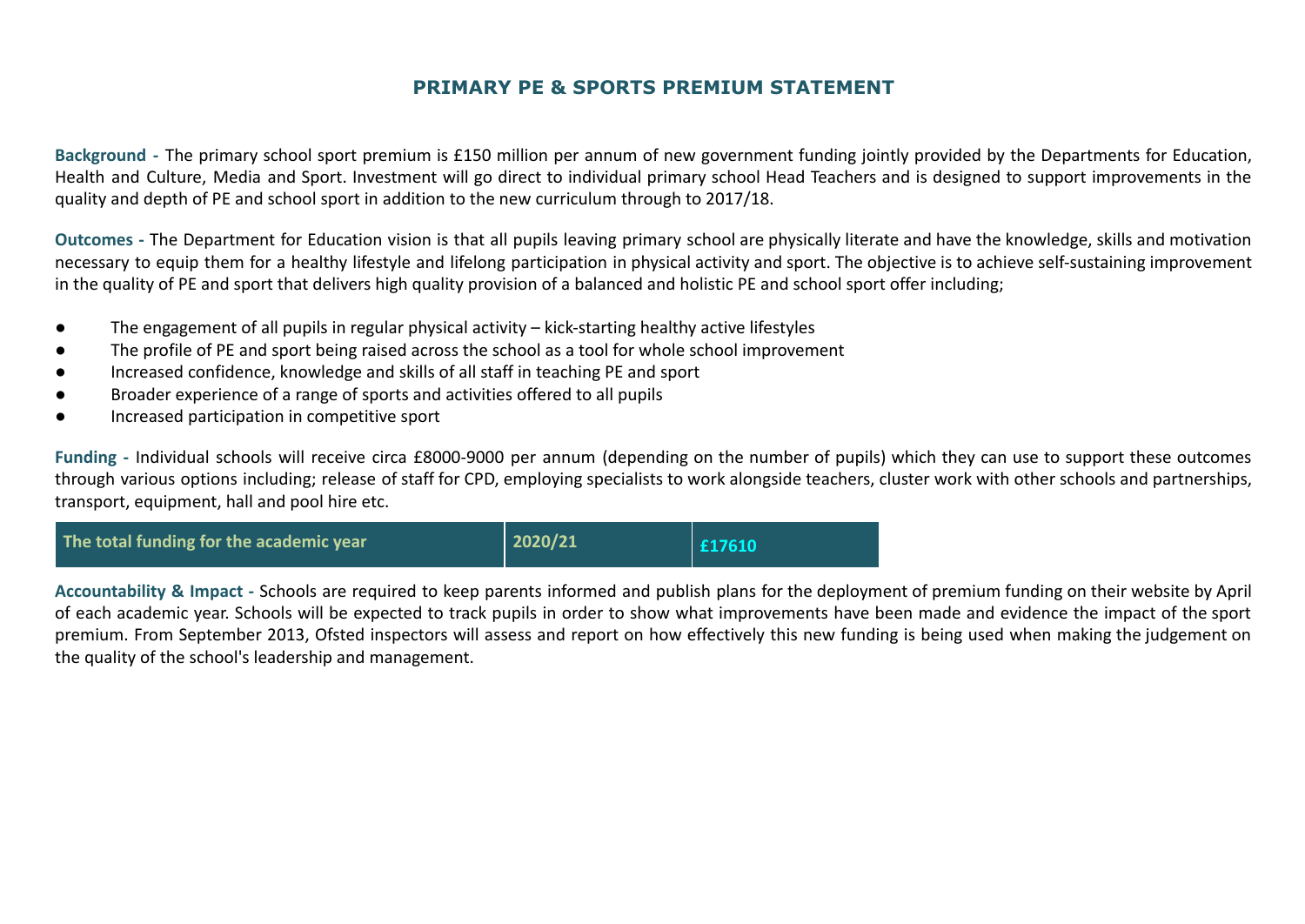| <b>Lead member of staff</b><br>responsible                                                  | <b>Mrs Stacey Mullett</b>                                                                                                                                                                                                     |                                                    | <b>Lead Governor</b><br>responsible              | <b>Michael House</b>                                                                                                                                                                                                                      |                                                                                                 |  |
|---------------------------------------------------------------------------------------------|-------------------------------------------------------------------------------------------------------------------------------------------------------------------------------------------------------------------------------|----------------------------------------------------|--------------------------------------------------|-------------------------------------------------------------------------------------------------------------------------------------------------------------------------------------------------------------------------------------------|-------------------------------------------------------------------------------------------------|--|
| <b>Sports Premium Spending Plans 2020 - 2021</b>                                            |                                                                                                                                                                                                                               |                                                    |                                                  |                                                                                                                                                                                                                                           |                                                                                                 |  |
| Allocation: £17610                                                                          |                                                                                                                                                                                                                               |                                                    |                                                  |                                                                                                                                                                                                                                           |                                                                                                 |  |
| Total Number of Pupils in roll: 168                                                         |                                                                                                                                                                                                                               |                                                    |                                                  |                                                                                                                                                                                                                                           |                                                                                                 |  |
| <b>Spending Intentions</b>                                                                  | <b>Focus</b>                                                                                                                                                                                                                  | Cost                                               | Impact                                           |                                                                                                                                                                                                                                           | <b>Future actions</b>                                                                           |  |
| Membership to PSSP                                                                          | Increase participation in sports<br>competitions                                                                                                                                                                              | £3500                                              | due to additional provision<br>gymnastic lessons | Boost team morale and pride in school.<br>Behaviour at lunchtime to be improved<br>Chn to be delivered to high quality                                                                                                                    | Develop sporting events<br>between cluster schools<br>within MAT.                               |  |
| <b>TGS Sports</b>                                                                           | Specialist PE coach                                                                                                                                                                                                           | £6413-<br>lockdown<br>amount<br>underspend<br>1350 | developed.                                       | All children to be exposed to regular high<br>Increase the range of<br>activities offered.<br>quality PE provision.<br>MA chn to be challenged and skills<br>Upskill and train Teaching assistants in<br>delivering effective PE support. |                                                                                                 |  |
| SEND Change for Life<br>specialist coaches<br>(provided by PSSP or<br>other outside agency) | Specialist coach to support SEND<br>children and engage obese and<br>reluctant children in sport. Focus on<br>engaging children in sport without a<br>competitive element. EG -<br>cheerleading club and lunch<br>multiskills | £0<br>included in<br><b>PSSP</b><br>subscription   |                                                  | Improved quality of life (mental and<br>physical health) for chn participating.                                                                                                                                                           | Develop in house provision<br>for vulnerable pupils.<br>Monitor impact on mental<br>well being. |  |
| Transport costs                                                                             | Events will be happening virtually<br>where possible                                                                                                                                                                          | $\mathbf 0$                                        |                                                  |                                                                                                                                                                                                                                           |                                                                                                 |  |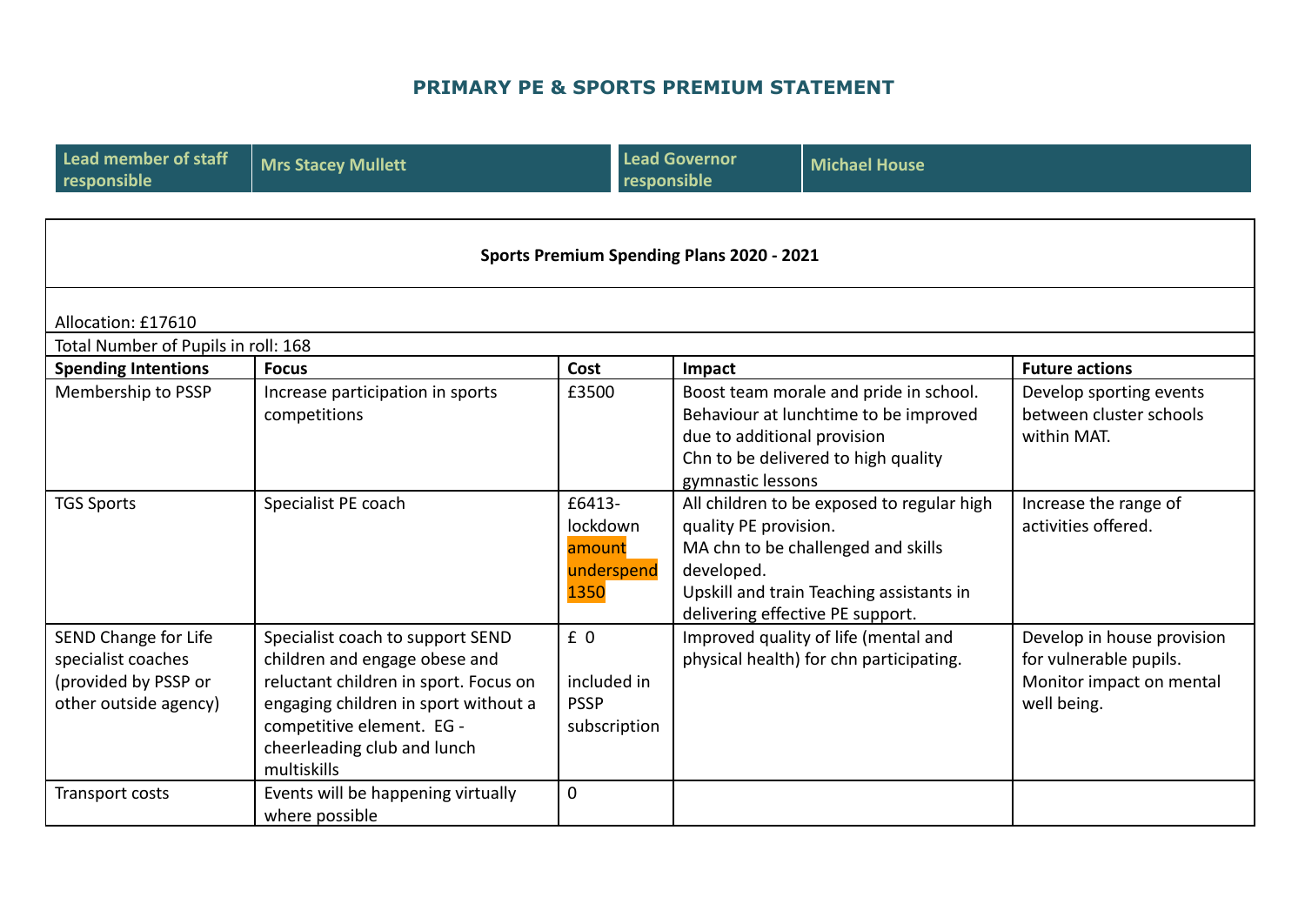| Supply costs-                            | Virtual events in school                                                                                                                                                                                                                | $\mathbf 0$                                                                                | Children given the opportunity to<br>compete in a range of competitions.                                                                                                                                                                                             | account for coordinator time |
|------------------------------------------|-----------------------------------------------------------------------------------------------------------------------------------------------------------------------------------------------------------------------------------------|--------------------------------------------------------------------------------------------|----------------------------------------------------------------------------------------------------------------------------------------------------------------------------------------------------------------------------------------------------------------------|------------------------------|
| New Equipment                            | Invest in a range of outdoor climbing<br>equipment for our KS1 and EY's<br>provision.<br>Update and replace any old<br>equipment including lunchtime<br>equipment.<br>Ensure we have sufficient equipment<br>to deliver new P.E. scheme | £3000<br>201 to Rhino<br>£500 to<br><b>Eolas</b><br>balance of<br>2299                     | KS1 will have the opportunity to explore<br>their physical development in the outdoor<br>setting.<br>All classes will have high quality<br>equipment in the PE lessons and at<br>playtime. Extra equipment will need to be<br>purchased to support bubble provision. |                              |
| Playground markings                      | Invest in new playground markings                                                                                                                                                                                                       | £3497-to<br>rhinoplay<br><b>SPENT</b>                                                      | Increase the activity levels of children<br>during lunch and breaktimes                                                                                                                                                                                              |                              |
| Specialist coaches for<br>sessions (TGS) | To provide children with effective<br>after school provision, encouraging<br>active and healthy lifestyles.<br>To assist with Virtual tournaments<br>and competitions.                                                                  | £1200<br><b>1350 from</b><br><b>TGS</b><br>£500 from<br>equipment<br>£2987<br><b>EOLAS</b> | Children will be able to experience<br>activities they may not have the chance to<br>outside of school. The aim is to provide<br>some funded places per term to<br>disadvantaged and SEN children.                                                                   |                              |
| Total                                    |                                                                                                                                                                                                                                         | £17610                                                                                     |                                                                                                                                                                                                                                                                      |                              |

**21302 underspend-to Rhino play. £3698 from this year to rhinoplay**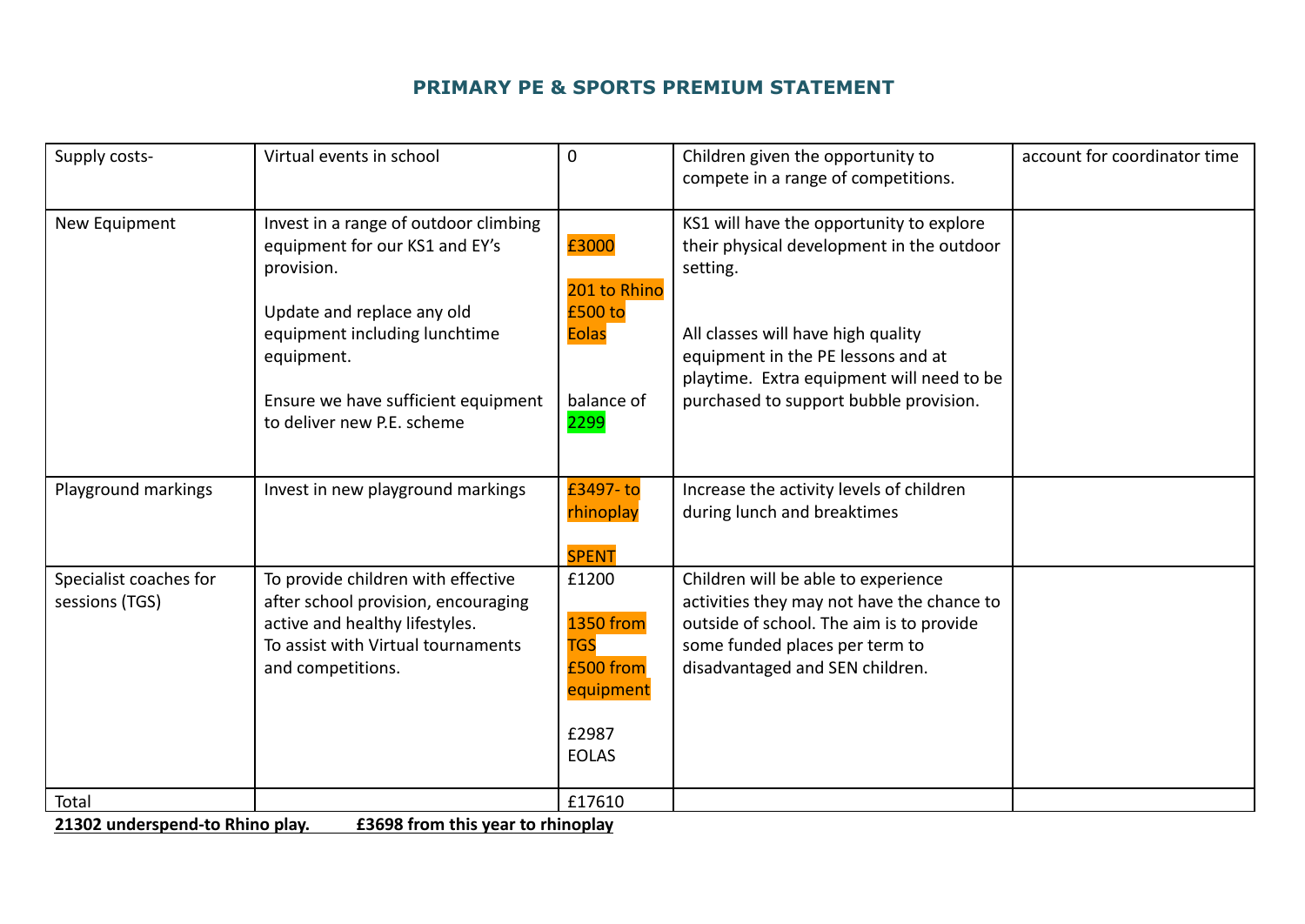#### **REVIEW OF 2020/21**

| Allocation: £17610                                                                                                                                                                                                                                                                                                                                                                                                                                                                                                                                                                                                                                                                                                                  |                                                  |                                                                                                                                                                                                                                                                                                                                                                                                                 |                                                                                                                                                 |
|-------------------------------------------------------------------------------------------------------------------------------------------------------------------------------------------------------------------------------------------------------------------------------------------------------------------------------------------------------------------------------------------------------------------------------------------------------------------------------------------------------------------------------------------------------------------------------------------------------------------------------------------------------------------------------------------------------------------------------------|--------------------------------------------------|-----------------------------------------------------------------------------------------------------------------------------------------------------------------------------------------------------------------------------------------------------------------------------------------------------------------------------------------------------------------------------------------------------------------|-------------------------------------------------------------------------------------------------------------------------------------------------|
| Total Number of Pupils in roll: 168                                                                                                                                                                                                                                                                                                                                                                                                                                                                                                                                                                                                                                                                                                 |                                                  |                                                                                                                                                                                                                                                                                                                                                                                                                 |                                                                                                                                                 |
| <b>Spending Intentions</b>                                                                                                                                                                                                                                                                                                                                                                                                                                                                                                                                                                                                                                                                                                          | <b>Focus</b>                                     | <b>Actual Impact</b>                                                                                                                                                                                                                                                                                                                                                                                            | <b>Future actions for 21/22</b>                                                                                                                 |
| Membership to PSSP                                                                                                                                                                                                                                                                                                                                                                                                                                                                                                                                                                                                                                                                                                                  | Increase participation in<br>sports competitions | Support given to arrange covid safe<br>$\bullet$<br>sports day for children.<br>Support provided to roll out new PE<br>scheme including assessment.<br>Teachers more confident in assessing PE<br>and therefore children receiving a more<br>tailored curriculum.<br>Apprentice supported in delivering<br>additional games sessions at lunchtime<br>to support behaviour                                       | Develop sporting<br>events between<br>cluster schools<br>within MAT.<br>Continue to develop<br>sense of pride in<br>representing the<br>school. |
| <b>TGS Sports</b><br>EOLAS+<br>2987.50<br>(budgeted and TGS underspend)<br>Block 1: Half Day Every Monday & Full Day Every<br>Friday from 15th March 2021 - 29th March 2021<br>$(5$ Sessions = 3 x half days & 2 x full days)<br>£187.50 + £275 Additional day Thursday 18th<br>March 2021 13.00 - 15.00 £50 Block 2: Half Day<br>Every Monday & Full Day Every Friday from 19th<br>April 2021 - 28th May 2021 (No Half Day<br>Monday 3rd March 2021) (11 Sessions = 5 x half<br>days & 6 x full days) £312.50 + 825 Block 3 : Half<br>Day Every Monday & Full Day Every Friday from<br>11th June 2021 - 23rd July 2021 2021 (No Half<br>Day Monday 7th June 2021) (13 Sessions = $6x$<br>half days & 7 x full days) £375 + £962.50 | Specialist PE coach                              | All children exposed to regular high<br>$\bullet$<br>quality PE provision.<br>MA chn challenged and skills developed<br>$\bullet$<br>- began identification of skills register.<br>Teaching assistants upskilled and trained<br>$\bullet$<br>in delivering effective PE support.<br>Children provided with opportunity to<br>explore a wider variety of activities and<br>therefore engagement in PE increased. | Continue to identify<br>able athletes and<br>develop the<br>opportunities<br>offered to them.                                                   |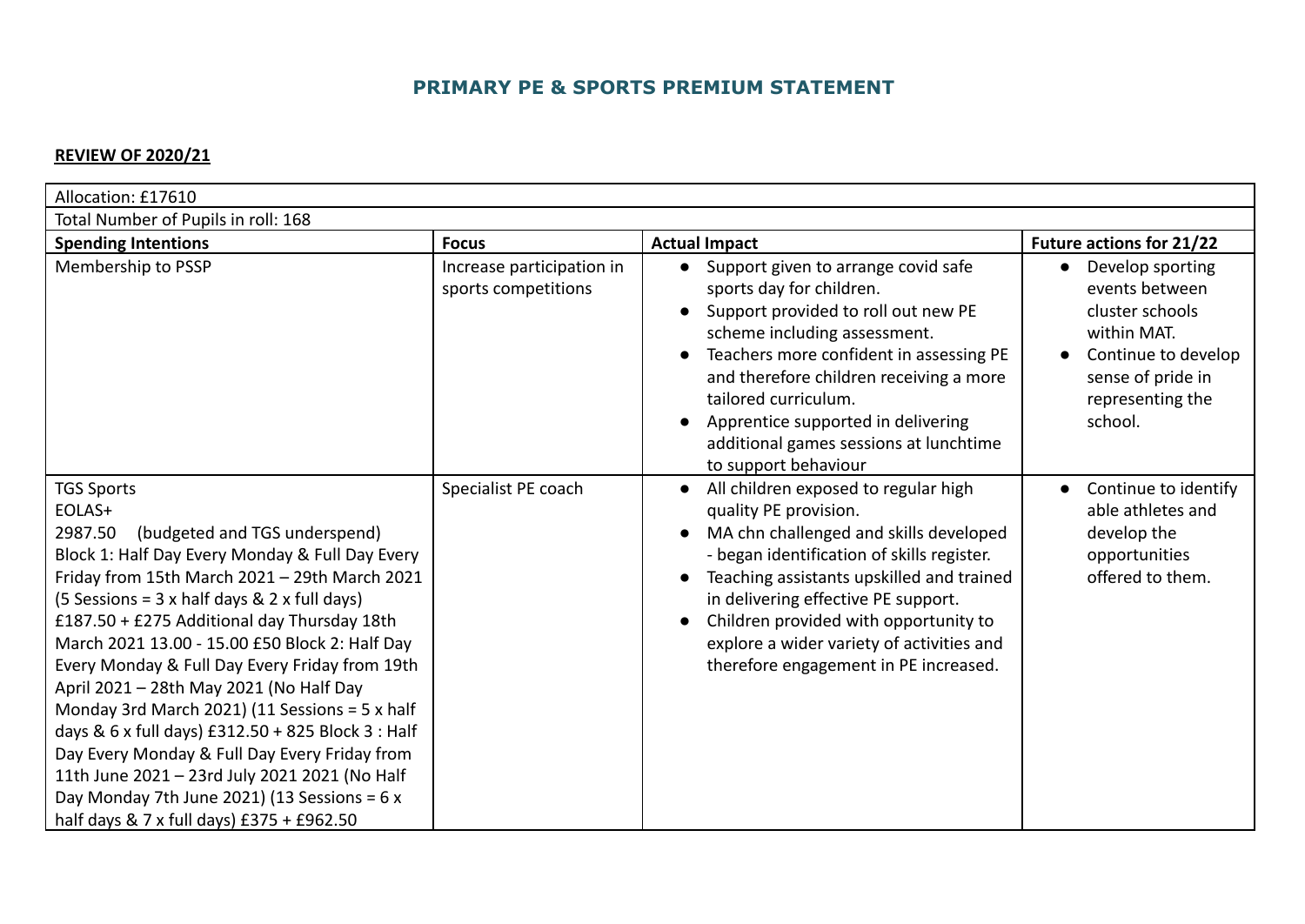| SEND Change for Life specialist coaches<br>(provided by PSSP or other outside agency) | Specialist coach to<br>support SEND children<br>and engage obese and<br>reluctant children in<br>sport. Focus on engaging<br>children in sport without<br>a competitive element.<br>EG - cheerleading club<br>and lunch multiskills           | Due to covid restrictions and being<br>$\bullet$<br>unable to mix bubbles this did not<br>happen.                                                                  | Ensure provision is<br>offered in the next<br>academic year.                                                              |
|---------------------------------------------------------------------------------------|-----------------------------------------------------------------------------------------------------------------------------------------------------------------------------------------------------------------------------------------------|--------------------------------------------------------------------------------------------------------------------------------------------------------------------|---------------------------------------------------------------------------------------------------------------------------|
| New Equipment                                                                         | Invest in a range of<br>outdoor climbing<br>equipment for our KS1<br>and EY's provision.<br>Update and replace any<br>old equipment including<br>lunchtime equipment.<br>Ensure we have<br>sufficient equipment to<br>deliver new P.E. scheme | Climbing equipment being installed<br>$\bullet$<br>during summer break ready for 21/22<br>academic year.<br>Equipment available to fully deliver PE<br>curriculum. | Ensure staff eg MTAs<br>receive sufficient<br>training to enable<br>them to engage<br>children in using<br>new equipment. |
| Playground markings                                                                   | Invest in new playground<br>markings                                                                                                                                                                                                          | Being installed during summer break<br>$\bullet$<br>ready for 21/22 academic year.                                                                                 | Ensure staff eg MTAs<br>receive sufficient<br>training to enable<br>them to engage<br>children in using<br>new markings.  |
| Specialist coaches for sessions (TGS)                                                 | To provide children with<br>effective after school<br>provision, encouraging<br>active and healthy<br>lifestyles.                                                                                                                             | Due to covid restrictions and being<br>$\bullet$<br>unable to mix bubbles this did not<br>happen.                                                                  | Ensure provision is<br>offered in the next<br>academic year.                                                              |